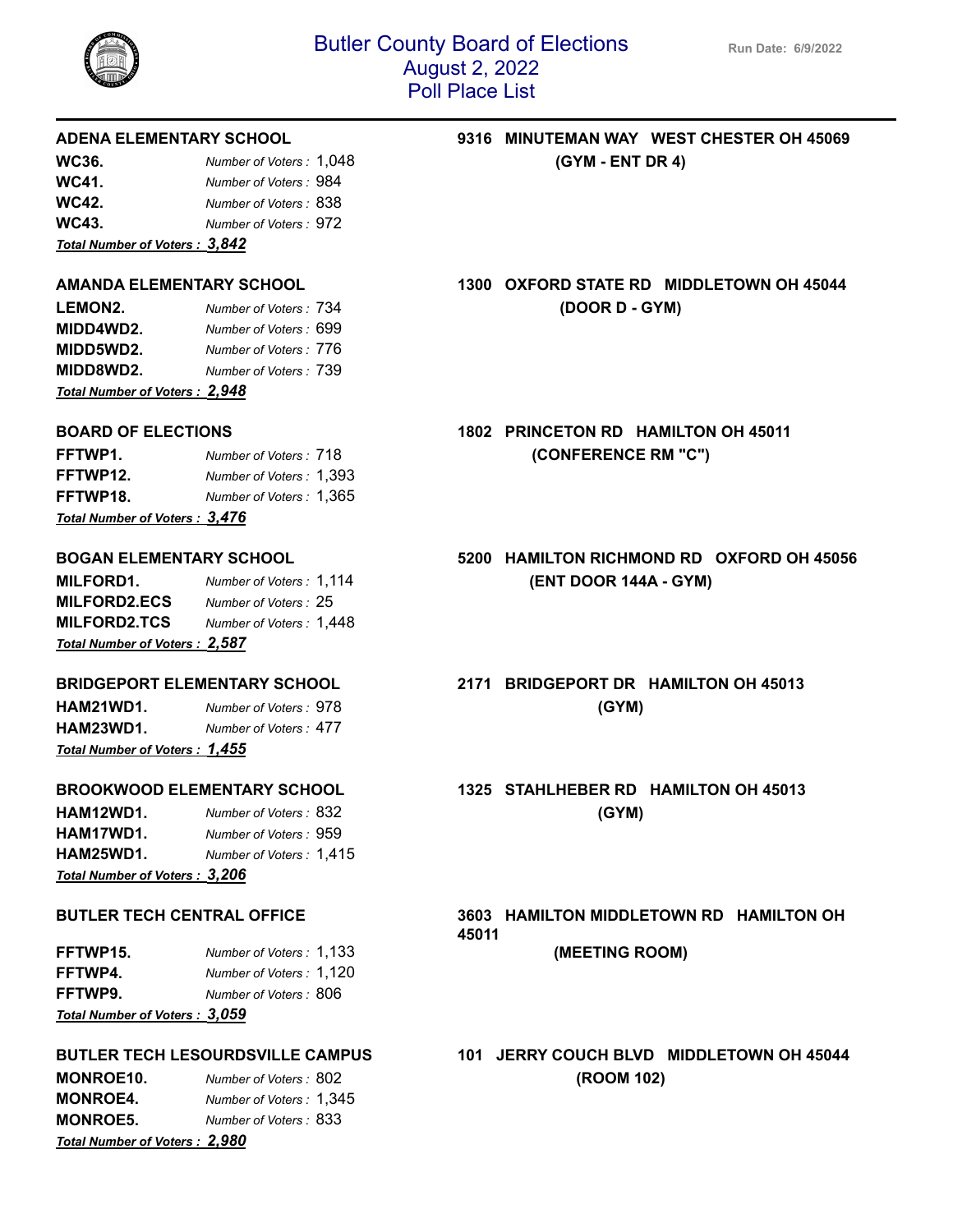

| <b>Total Number of Voters: 2,879</b> |                       |
|--------------------------------------|-----------------------|
| LIBERTY2.                            | Number of Voters: 552 |
| LIBERTY10.                           | Number of Voters: 996 |
| LIBERTY1.                            | Number of Voters: 894 |
| LEMON1.                              | Number of Voters: 437 |

| <b>Total Number of Voters: 2,129</b> |                        |  |
|--------------------------------------|------------------------|--|
| MIDD9WD3.                            | Number of Voters: 591  |  |
| <b>MIDD6WD3.</b>                     | Number of Voters: 888  |  |
| MIDD1WD3.                            | Number of Voters : 650 |  |

| LIBERTY26.<br>LIBERTY27.             | Number of Voters: 614<br>Number of Voters: 1,378 |
|--------------------------------------|--------------------------------------------------|
| LIBERTY3.                            | Number of Voters: 1,015                          |
| LIBERTY6.                            | Number of Voters: 1,315                          |
| <b>Total Number of Voters: 4,322</b> |                                                  |

**FFTWP2.** *Number of Voters :* 651 **(GYM) HAM3WD5.** *Number of Voters :* 1,337 *Total Number of Voters : 1,988*

| FAIR11WD3.                    | Number of Voters: 772   | (GYM) |
|-------------------------------|-------------------------|-------|
| FAIR1WD3.                     | Number of Voters : 660  |       |
| FAIR4WD2.                     | Number of Voters: 766   |       |
| FAIR6WD1.                     | Number of Voters: 1,117 |       |
| <b>FAIR6WD2.</b>              | Number of Voters : 770  |       |
| <b>FAIR7WD2.</b>              | Number of Voters: 913   |       |
| <b>FAIR8WD2.</b>              | Number of Voters : 400  |       |
| <b>FAIR9WD3.</b>              | Number of Voters: 865   |       |
| Total Number of Voters: 6,263 |                         |       |

| MIDD10WD3.                         | Number of Voters: 773 |
|------------------------------------|-----------------------|
| <b>MIDD11WD3.</b>                  | Number of Voters: 821 |
| <b>MIDD3WD4.</b>                   | Number of Voters: 808 |
| <b>MIDD5WD4.</b>                   | Number of Voters: 766 |
| <b>MIDD8WD4.</b>                   | Number of Voters: 891 |
| $T_{odd}$ Number of Vators , A OEO |                       |

*Total Number of Voters : 4,059*

## **BUTLER TECH PUBLIC SAFETY COMPLEX 5140 PRINCETON GLENDALE RD HAMILTON OH 45011 LEMON1.** *Number of Voters :* 437 **(FRONT ENT - FORUM)**

**CENTRAL ACADEMY 4601 SOPHIE AVE MIDDLETOWN OH 45042 MIDD1WD3.** *Number of Voters :* 650 **(DOOR F - CAFETERIA)**

**CHEROKEE ELEMENTARY SCHOOL 5345 KYLES STATION RD HAMILTON OH 45011 (MAIN ENT - GYM)** 

**CRAWFORD WOODS ELEM SCHOOL 2200 HENSLEY AVE HAMILTON OH 45011**

## **CREEKSIDE MIDDLE SCHOOL 1111 NILLES RD FAIRFIELD OH 45014**

**CREEKVIEW ELEMENTARY SCHOOL 4800 TIMBER TRAIL DR MIDDLETOWN OH 45044 MIDD10WD3.** *Number of Voters :* 773 **(ENT DOOR N - GYM)**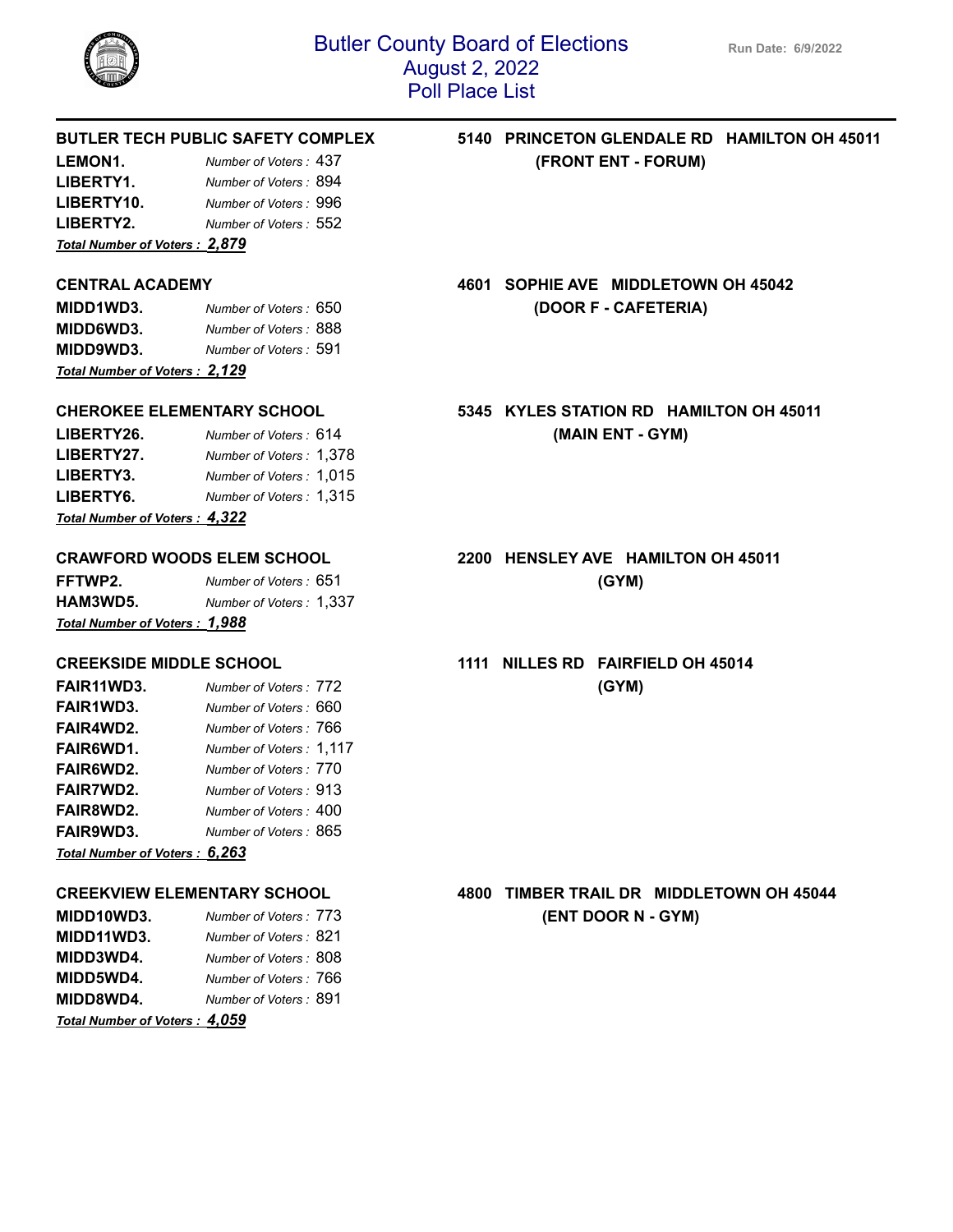

| <b>MADISON5.40</b>            | Number of Voters: 142   |
|-------------------------------|-------------------------|
| <b>MADISON5.46</b>            | Number of Voters : 123  |
| <b>TRENTON1.MAD</b>           | Number of Voters: 5     |
| <b>TRENTON1.TRE</b>           | Number of Voters: 230   |
| <b>TRENTON2.</b>              | Number of Voters: 1,142 |
| <b>TRENTON3.TRE</b>           | Number of Voters: 1,059 |
| <b>TRENTON3.WAY</b>           | Number of Voters: 4     |
| TRENTON4.                     | Number of Voters: 1,164 |
| <b>TRENTON5.</b>              | Number of Voters:553    |
| TRENTON6.                     | Number of Voters: 1,301 |
| <b>TRENTON7.MAD</b>           | Number of Voters : 222  |
| <b>TRENTON7.TRE</b>           | Number of Voters : 994  |
| <b>TRENTON8.STC</b>           | Number of Voters: 21    |
| <b>TRENTON8.TRE</b>           | Number of Voters: 1,427 |
| Total Number of Voters: 8,387 |                         |

| Total Number of Voters: 1,933 |                         |  |
|-------------------------------|-------------------------|--|
| ROSS7.                        | Number of Voters : 765  |  |
| ROSS2.                        | Number of Voters: 1,168 |  |

**WC21.** *Number of Voters :* 1,244 **(GYM) WC22.** *Number of Voters :* 1,056 **WC23.** *Number of Voters :* 893 *Total Number of Voters : 3,193*

| FFTWP11.                      | Number of Voters: 1,167 | (GYM) |
|-------------------------------|-------------------------|-------|
| FFTWP16.                      | Number of Voters : 796  |       |
| FFTWP19.                      | Number of Voters: 873   |       |
| FFTWP7.                       | Number of Voters : 840  |       |
| Total Number of Voters: 3,676 |                         |       |

**FAIR2WD1.** *Number of Voters :* 1,162 **(MEETING RM)** *Total Number of Voters : 1,162*

**FAIR10WD4.** *Number of Voters :* 753 **PHALEN CENTER FAIR2WD3.** *Number of Voters :* 898 **FAIR6WD3.** *Number of Voters :* 712 *Total Number of Voters : 2,363*

**FAIR5WD4.** *Number of Voters :* 760 **CORYDALE ENT (MEETING RM) FAIR9WD4.** *Number of Voters :* 715 *Total Number of Voters : 1,475*

## **EDGEWOOD MIDDLE SCHOOL 5005 TRENTON OXFORD RD TRENTON OH 45067 MADISON5.40** *Number of Voters :* 142 **(AUDITORIUM - GYM )**

## **ELDA ELEMENTARY SCHOOL 3980 HAMILTON CLEVES RD HAMILTON OH 45013 ROSS2.** *Number of Voters :* 1,168 **(REAR ENT - GYM)**

## **ENDEAVOR ELEMENTARY SCHOOL 4400 SMITH RD WEST CHESTER OH 45069**

**FAIRFIELD EAST ELEM SCHOOL 6711 MORRIS RD HAMILTON OH 45011**

**FAIRFIELD FIRE DEPT - STATION 2 6540 DIXIE HWY FAIRFIELD OH 45014**

## **FAIRFIELD GREENS / SOUTH TRACE 2200 JOHN GRAY RD FAIRFIELD OH 45014**

**FAIRFIELD LANE PUBLIC LIBRARY 1485 CORYDALE DR FAIRFIELD OH 45014**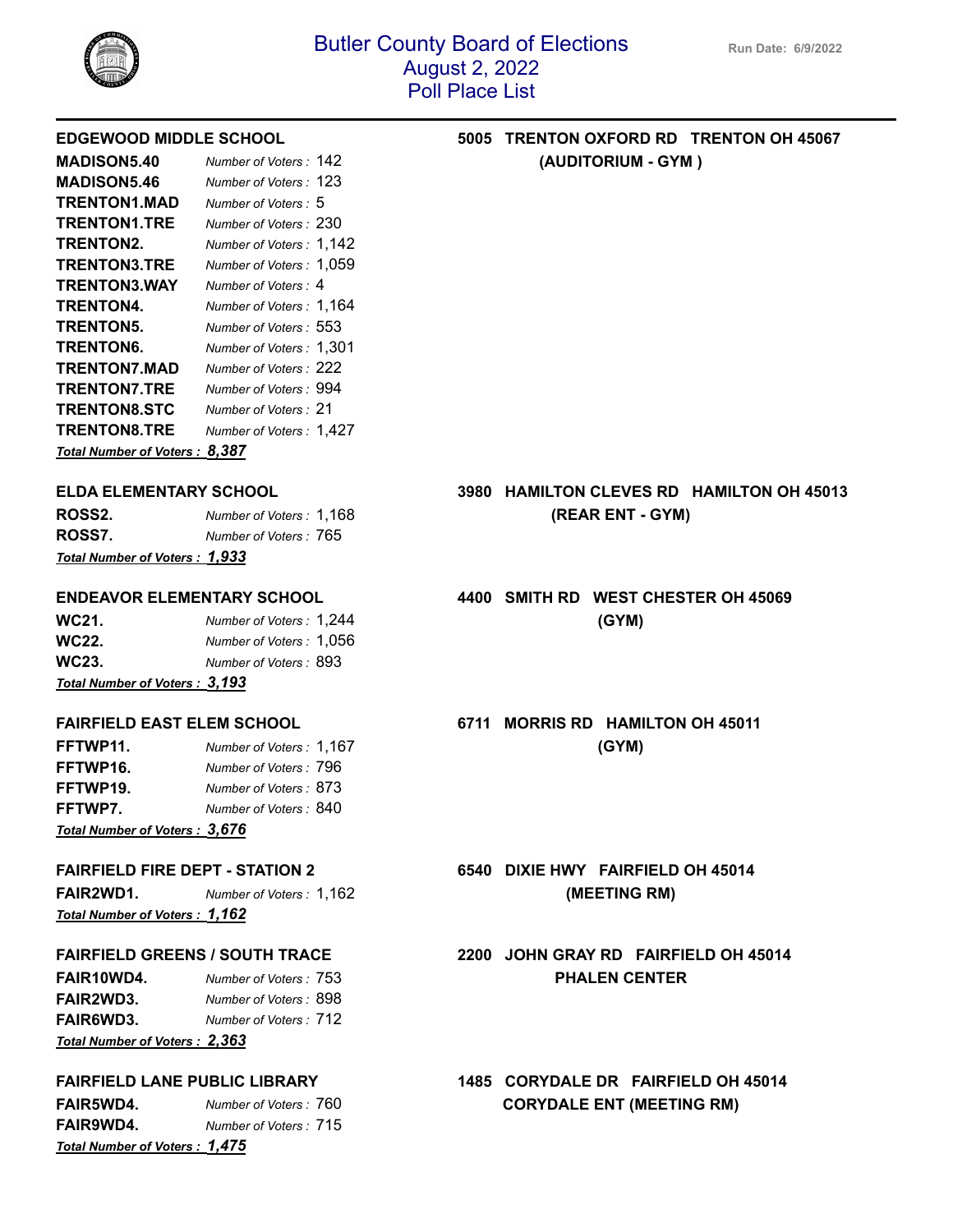

**FAIR4WD4.** *Number of Voters :* 1,037 **(COUNCIL CHAMBERS) FAIR8WD4.** *Number of Voters :* 766 *Total Number of Voters : 1,803*

| FFTWP10.                      | Number of Voters: 789   | (GYM) |
|-------------------------------|-------------------------|-------|
| FFTWP13.                      | Number of Voters: 494   |       |
| FFTWP17.                      | Number of Voters : 680  |       |
| FFTWP6.                       | Number of Voters: 1,096 |       |
| Total Number of Voters: 3,059 |                         |       |

| <b>FAIR3WD1.</b>               | Number of Voters: 943  |
|--------------------------------|------------------------|
| FAIR4WD1.                      | Number of Voters: 798  |
| FAIR5WD1.                      | Number of Voters : 659 |
| <b>FAIR7WD1.</b>               | Number of Voters: 699  |
| FAIR8WD1.                      | Number of Voters : 680 |
| FAIR9WD1.                      | Number of Voters : 531 |
| Total Number of Voters : 4,310 |                        |

| <b>FAIR3WD3.</b><br>FAIR4WD3. | Number of Voters: 656<br>Number of Voters: 626 |
|-------------------------------|------------------------------------------------|
| <b>FAIR5WD3.</b>              | Number of Voters: 853                          |
|                               |                                                |

*Total Number of Voters : 2,760*

| <b>FAIR2WD4.</b>              | Number of Voters: 1,11 |  |
|-------------------------------|------------------------|--|
| FAIR3WD4.                     | Number of Voters: 842  |  |
| <b>FAIR6WD4.</b>              | Number of Voters: 855  |  |
| <b>FAIR7WD4.</b>              | Number of Voters: 774  |  |
| Total Number of Voters: 3,582 |                        |  |

| HAM1WD1.HCS                   | Number of Voters: 798 |
|-------------------------------|-----------------------|
| HAM1WD1.RLS                   | Number of Voters: 5   |
| HAM2WD1.                      | Number of Voters: 973 |
| <b>STCLAIR5.N46</b>           | Number of Voters: 46  |
| <b>STCLAIR5.N47</b>           | Number of Voters: 8   |
| <b>STCLAIR5.RLS</b>           | Number of Voters: 497 |
| Total Number of Voters: 2,327 |                       |

| WC14.                         | Number of Voters: 1,093 | (GYM) |
|-------------------------------|-------------------------|-------|
| WC25.                         | Number of Voters: 957   |       |
| WC4.                          | Number of Voters: 1,122 |       |
| Total Number of Voters: 3,172 |                         |       |

# **FAIRFIELD MUNICIPAL BLDG 5350 PLEASANT AVE FAIRFIELD OH 45014**

## **FAIRFIELD NORTH ELEMENTARY 6116 MORRIS RD HAMILTON OH 45011**

## **FAIRFIELD SENIOR HIGH SCHOOL 8800 HOLDEN BLVD FAIRFIELD OH 45014 FAIR3WD1.** *Number of Voters :* 943 **FRONT ENTRANCE - DOOR 4 CAFETERIA**

## **FAIRFIELD SOUTH ELEMENTARY 5460 BIBURY RD FAIRFIELD OH 45014 FAIR1WD4.** *Number of Voters :* 625 **(MULTI-PURPOSE RM)**

## **FAIRFIELD WEST ELEM SCHOOL 4700 RIVER RD FAIRFIELD OH 45014 Fair of Allegate COVEY ISOUTH PARKING ENT- GYM)**

## **FIRST BAPTIST CHURCH 1501 PYRAMID HILL BLVD HAMILTON OH 45013 HAM1WD1.HCS** *Number of Voters :* 798 **(FRONT ENT - GYM)**

# **FREEDOM ELEMENTARY SCHOOL 6035 BECKETT RIDGE BLVD WEST CHESTER OH 45069**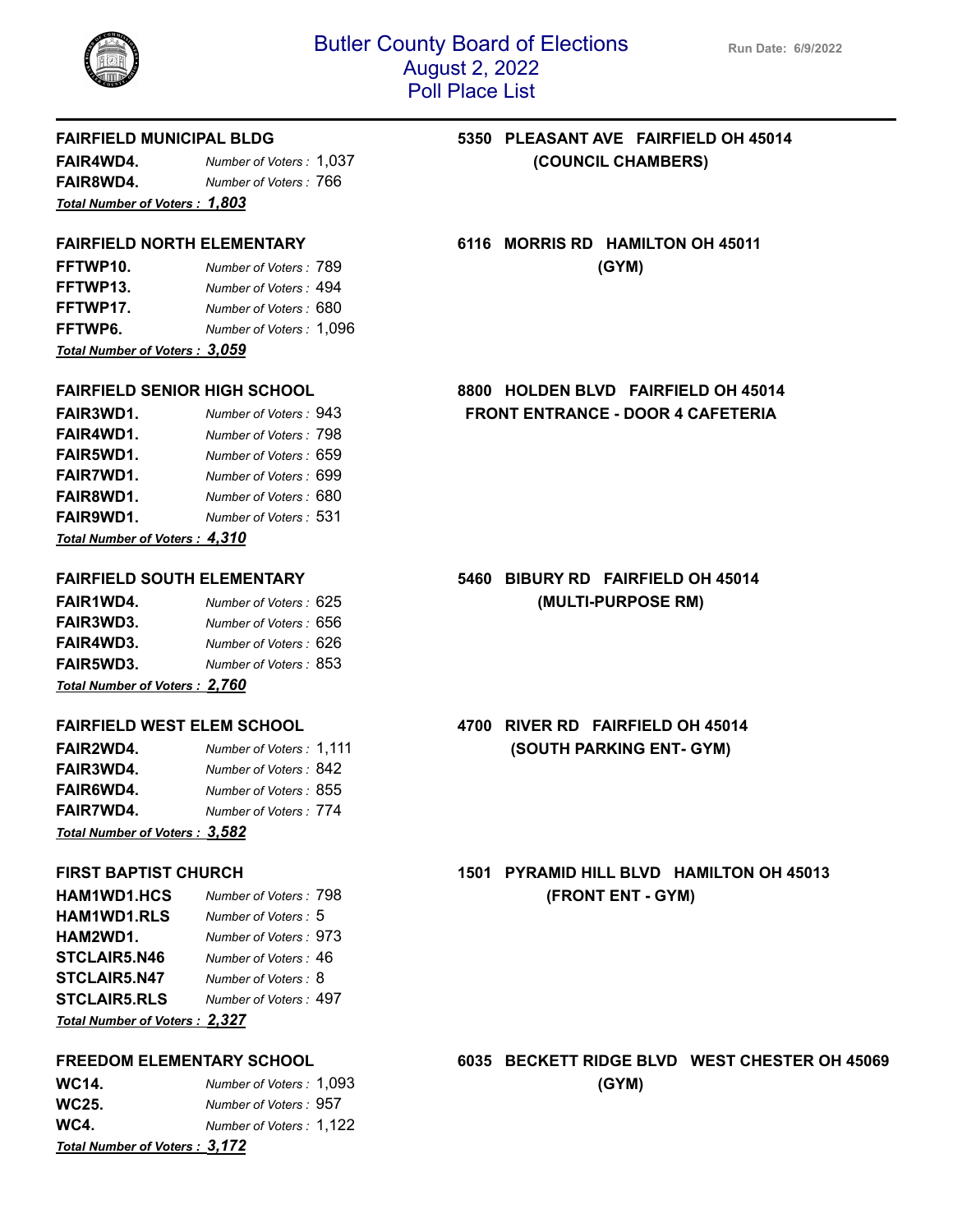

| HAM1WD3.                             | Number of Voters: 1,055 | (GYM) |
|--------------------------------------|-------------------------|-------|
| HAM1WD4.                             | Number of Voters: 1,324 |       |
| HAM2WD3.                             | Number of Voters: 1,314 |       |
| HAM2WD4.                             | Number of Voters: 1,261 |       |
| HAM2WD5.                             | Number of Voters: 867   |       |
| Total Number of Vatora $\cdot$ 5.821 |                         |       |

*Total Number of Voters : 5,821*

| <b>HANOVER4.</b>               | Number of Voters: 839 |
|--------------------------------|-----------------------|
| <b>HANOVER7.45</b>             | Number of Voters: 4   |
| <b>HANOVER7.47</b>             | Number of Voters: 956 |
| <b>HANOVER8.</b>               | Number of Voters: 551 |
| Total Number of Voters : 2,350 |                       |

| <b>HAM18WD1.HCS</b>                    | Number of Voters: 1,405 | (GYM) |
|----------------------------------------|-------------------------|-------|
| <b>HAM18WD1.NML</b>                    | Number of Voters: 14    |       |
| HAM20WD1.                              | Number of Voters: 928   |       |
| HAM5WD1.                               | Number of Voters: 899   |       |
| <u> Total Number of Voters : 3,246</u> |                         |       |

**HAM10WD1.** *Number of Voters :* 768 **(AUX GYM) HAM16WD1.** *Number of Voters :* 341 **HAM7WD1.** *Number of Voters :* 1,457 **HANOVER9.ECS** *Number of Voters :* 68 **HANOVER9.TCS** *Number of Voters :* 292 *Total Number of Voters : 2,926*

**HANOVER2.HAM** *Number of Voters :* 18 **(COMMUNITY ROOM) HANOVER2.TAL** *Number of Voters :* 791 *Total Number of Voters : 809*

| <b>Total Number of Voters: 2,922</b> |                         |
|--------------------------------------|-------------------------|
| LIBERTY18.                           | Number of Voters: 1,082 |
| LIBERTY17.                           | Number of Voters: 967   |
| LIBERTY16.                           | Number of Voters: 873   |

## **HIGHLAND ELEMENTARY SCHOOL 1125 MAIN ST HAMILTON OH 45013**

**HAM11WD1.** *Number of Voters :* 850 **(GYM) HAM13WD1.** *Number of Voters :* 647 **HAM19WD1.** *Number of Voters :* 815 *Total Number of Voters : 2,312*

## **GARFIELD MIDDLE SCHOOL 250 N FAIR AVE HAMILTON OH 45011**

**HAMILTON CHRISTIAN CENTER 1940 MILLVILLE AVE HAMILTON OH 45013 HANOVER4.** *Number of Voters :* 839 **FIRESIDE HALL**

## **HAMILTON FRESHMAN SCHOOL 2260 NW WASHINGTON BLVD HAMILTON OH 45013**

## **HAMILTON HIGH SCHOOL 1165 EATON AVE HAMILTON OH 45013**

## **HANOVER TWP COMMUNITY CENTER 2595 OLD OXFORD RD HAMILTON OH 45013**

## **HERITAGE EARLY CHILDHOOD 5052 HAMILTON MASON RD HAMILTON OH 45011 LIBERTY16.** *Number of Voters :* 873 **(REAR ENT - GYM)**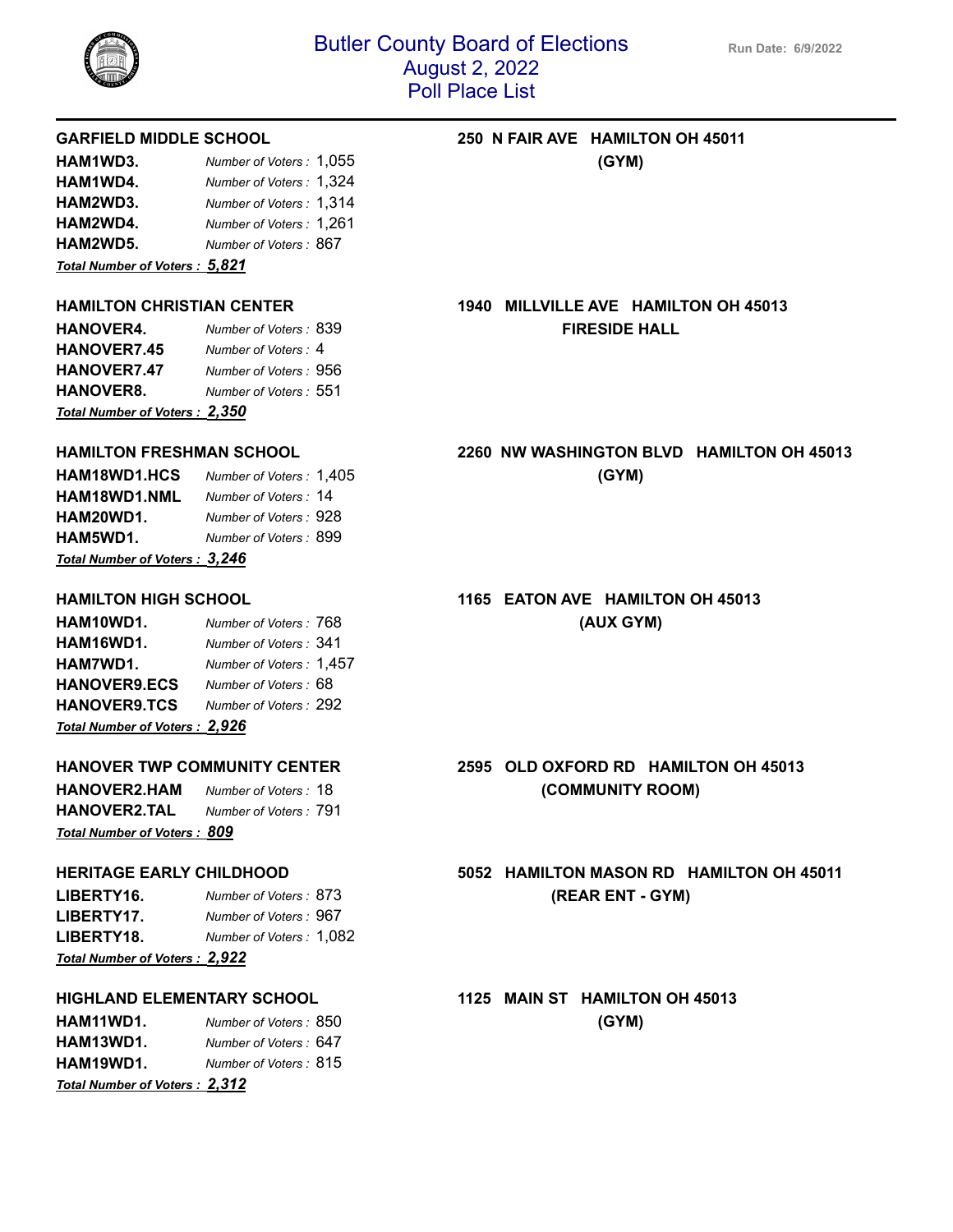

| MIDD2WD3.                            | Number of Voters: 710  |
|--------------------------------------|------------------------|
| MIDD4WD4.                            | Number of Voters : 550 |
| MIDD5WD3.                            | Number of Voters: 768  |
| MIDD7WD3.                            | Number of Voters: 883  |
| <b>Total Number of Voters: 2,911</b> |                        |

| <u> Total Number of Voters : 2,114</u> |                        |  |
|----------------------------------------|------------------------|--|
| <b>FAIR8WD3.</b>                       | Number of Voters : 643 |  |
| <b>FAIR7WD3.</b>                       | Number of Voters: 758  |  |
| <b>FAIR10WD3.</b>                      | Number of Voters: 713  |  |

| Total Number of Voters: 1,613 |                       |  |
|-------------------------------|-----------------------|--|
| WC38.                         | Number of Voters: 740 |  |
| WC34.                         | Number of Voters: 873 |  |

| Total Number of Voters: 2,398 |                        |
|-------------------------------|------------------------|
| WC33.                         | Number of Voters : 813 |
| WC18.                         | Number of Voters: 733  |
| WC17.                         | Number of Voters: 852  |

| <b>LIBERTY7.</b>              | Number of Voters: 1,344 | (GYM) |
|-------------------------------|-------------------------|-------|
| <b>LIBERTY8.</b>              | Number of Voters: 1,492 |       |
| LIBERTY9.                     | Number of Voters: 1,053 |       |
| Total Number of Voters: 3,889 |                         |       |

| OXFORD10.                     | Number of Voters : 738  | (GYM) |
|-------------------------------|-------------------------|-------|
| OXFORD9.                      | Number of Voters: 1,038 |       |
| OXTWP2.                       | Number of Voters: 116   |       |
| OXTWP3.CCS                    | Number of Voters: 15    |       |
| OXTWP3.TCS                    | Number of Voters: 947   |       |
| Total Number of Voters: 2,854 |                         |       |

| LIBERTY14.                    | Number of Voters: 1,104 | (GYM) |
|-------------------------------|-------------------------|-------|
| LIBERTY21.                    | Number of Voters: 1,337 |       |
| <b>LIBERTY22.</b>             | Number of Voters: 1.037 |       |
| <b>LIBERTY23.</b>             | Number of Voters: 1,132 |       |
| Total Number of Voters: 4,610 |                         |       |

| <b>LIBERTY20.</b>             | Number of Voters: 944   |
|-------------------------------|-------------------------|
| LIBERTY24.                    | Number of Voters: 1,335 |
| LIBERTY31.                    | Number of Voters: 833   |
| Total Number of Voters: 3,112 |                         |

**HIGHVIEW 6TH GRADE CENTER 106 S HIGHVIEW RD MIDDLETOWN OH 45044 MIDD2WD3.** *Number of Voters :* 710 **(REAR ENT - DOOR I- GYM)**

**HILLTOP BAPTIST CHURCH 2425 MACK RD FAIRFIELD OH 45014 FAIR10WD3.** *Number of Voters :* 713 **(MULTI - PURPOSE ROOM)**

**HOPEWELL EARLY CHILDHOOD 8300 COX RD WEST CHESTER OH 45069 WC34.** *Number of Voters :* 873 **(ENTER DOOR 13 - GYM)**

**HOPEWELL JUNIOR SCHOOL 8200 COX RD WEST CHESTER OH 45069 WC17.** *Number of Voters :* 852 **(ENTER DOOR 10 - GYM)**

**INDEPENDENCE ELEMENTARY SCHOOL 7480 PRINCETON RD MIDDLETOWN OH 45044**

**KRAMER ELEMENTARY SCHOOL 400 W SYCAMORE ST OXFORD OH 45056**

**LAKOTA EAST FRESHMAN CAMPUS 7630 BETHANY RD MIDDLETOWN OH 45044**

**LAKOTA EAST HIGH SCHOOL 6840 LAKOTA LN MIDDLETOWN OH 45044 LIBERTY20.** *Number of Voters :* 944 **(FRONT ENTRANCE - GYM)**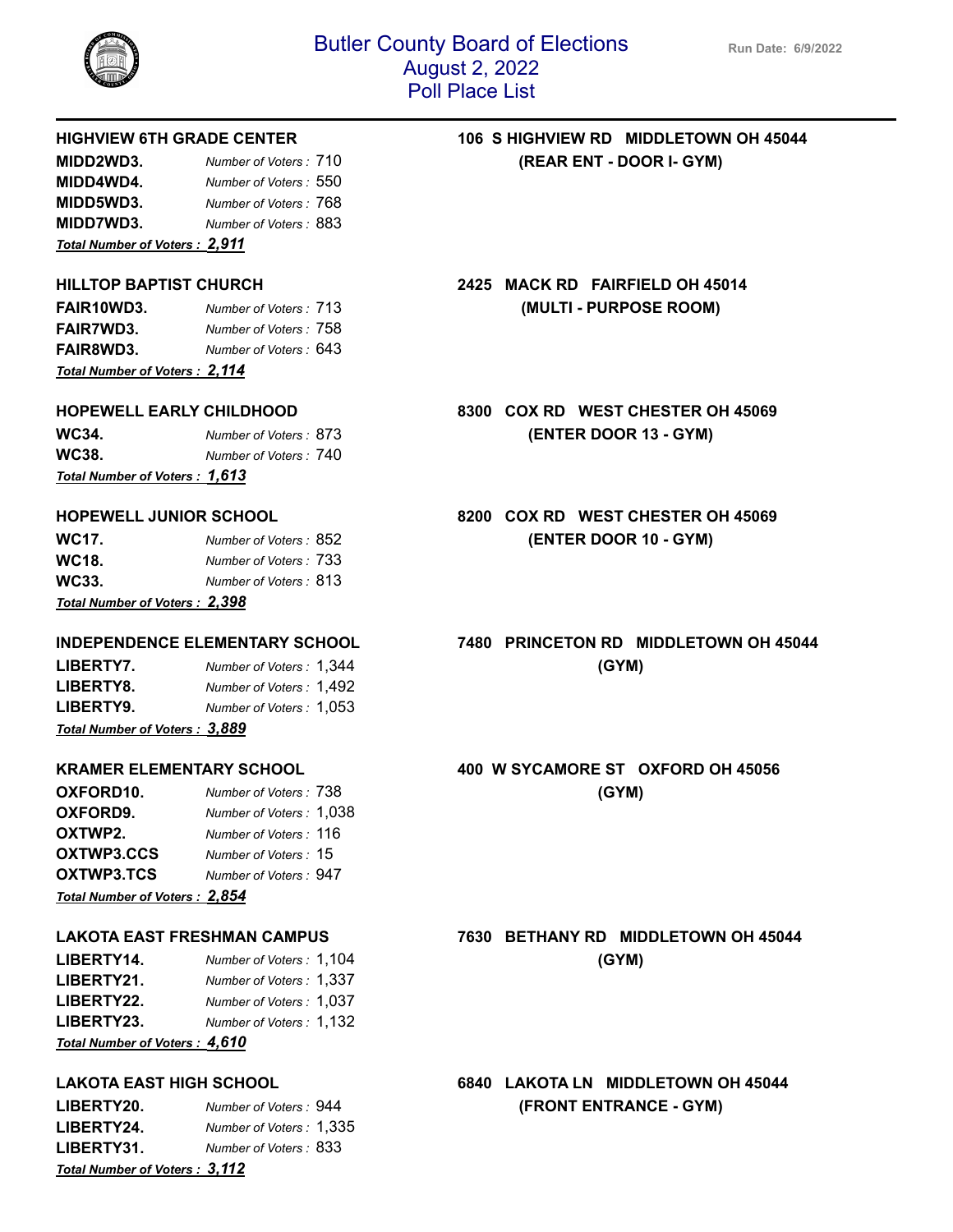

| LIBERTY30. | Number of Voters : 711 |
|------------|------------------------|
| LIBERTY29. | Number of Voters: 763  |
| LIBERTY25. | Number of Voters: 616  |
| LIBERTY15. | Number of Voters: 966  |
| LIBERTY11. | Number of Voters: 631  |

*Total Number of Voters : 3,687*

| <u> Total Number of Voters : 3,177</u> |                         |  |
|----------------------------------------|-------------------------|--|
| WC27.                                  | Number of Voters: 1,082 |  |
| WC26.                                  | Number of Voters: 1.043 |  |
| WC15.                                  | Number of Voters: 1,052 |  |

| WC1.                                   | Number of Voters: 1,326 |
|----------------------------------------|-------------------------|
| WC12.                                  | Number of Voters: 1,010 |
| WC13.                                  | Number of Voters: 1,044 |
| WC2.                                   | Number of Voters: 1,176 |
| WC3.                                   | Number of Voters: 960   |
| <u> Total Number of Voters : 5,516</u> |                         |

| WC24.                                                                                                                | Number of Voters: 939   |
|----------------------------------------------------------------------------------------------------------------------|-------------------------|
| WC29.                                                                                                                | Number of Voters: 1,348 |
| WC31.                                                                                                                | Number of Voters: 1,045 |
| $T_{11}$ $T_{22}$ $T_{33}$ $T_{41}$ $T_{42}$ $T_{43}$ $T_{44}$ $T_{45}$ $T_{46}$ $T_{47}$ $T_{48}$ $T_{49}$ $T_{40}$ |                         |

*Total Number of Voters : 3,332*

| HAM4WD6.                      | Number of Voters: 916  | (GYM) |
|-------------------------------|------------------------|-------|
| HAM5WD6.                      | Number of Voters : 764 |       |
| HAM7WD6.                      | Number of Voters : 716 |       |
| HAM8WD6.                      | Number of Voters : 820 |       |
| Total Number of Voters: 3,216 |                        |       |

| Total Number of Voters: 2,843 |                         |
|-------------------------------|-------------------------|
| <b>MADISON7.</b>              | Number of Voters: 492   |
| <b>MADISON4.</b>              | Number of Voters: 1.045 |
| <b>MADISON3.</b>              | Number of Voters: 1,306 |

**MIDD1WD4.** *Number of Voters :* 1,018 **(ENT DOOR I - GYM) MIDD2WD4.** *Number of Voters :* 893 **MIDD6WD4.** *Number of Voters :* 1,231 **MIDD7WD4.** *Number of Voters :* 1,058 *Total Number of Voters : 4,200*

## **LAKOTA PLAINS JUNIOR SCHOOL 5500 PRINCETON RD HAMILTON OH 45011 (MAIN ENT - GYM)**

**LAKOTA RIDGE JUNIOR SCHOOL 6199 BECKETT RIDGE BLVD WEST CHESTER OH 45069 MAIN ENT (CAFETERIA)** 

## **LAKOTA WEST FRESHMAN SCHOOL 5050 TYLERSVILLE RD WEST CHESTER OH 45069** *Number of Voters in August : 1,326 (WEST ENTRANCE - GYM)*

## **LAKOTA WEST HIGH SCHOOL 8940 UNION CENTRE BLVD WEST CHESTER OH 45069 WC24.** *Number of Voters :* 939 **(FRONT ENT - AUX GYM)**

**LINDEN ELEMENTARY SCHOOL 801 HOADLEY AVE HAMILTON OH 45015**

**MADISON LOCAL SCHOOL 1368 MIDDLETOWN EATON RD MIDDLETOWN OH 45042 MADISON3.** *Number of Voters :* 1,306 **(ENT DOOR 4 - AUX GYM)**

**MAYFIELD ELEMENTARY SCHOOL 3325 BURBANK AVE MIDDLETOWN OH 45044**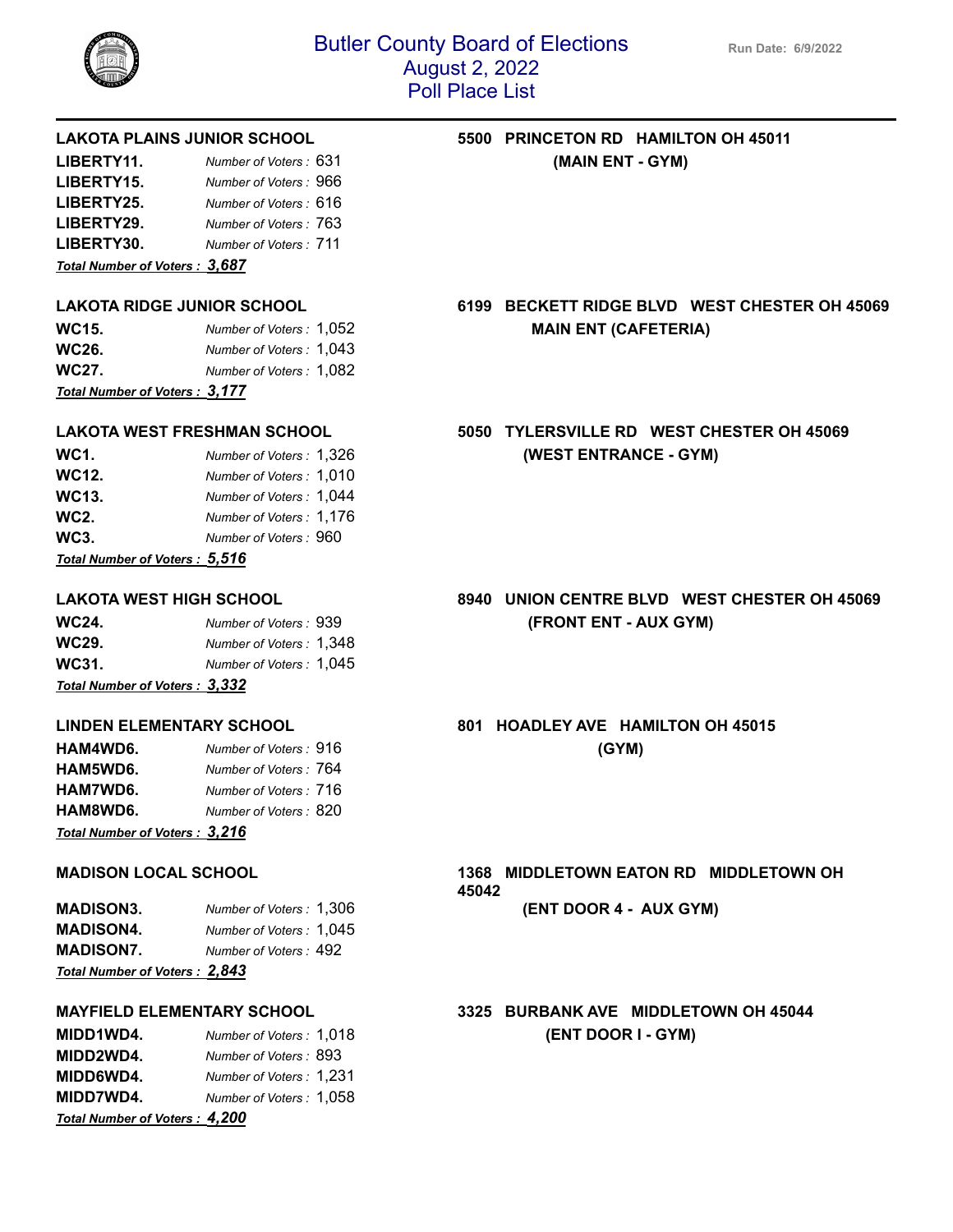

| HAM3WD1.                                | Number of Voters: 791 |  |
|-----------------------------------------|-----------------------|--|
| HAM4WD1.                                | Number of Voters: 879 |  |
| <u> Total Number of Voters : </u> 1,670 |                       |  |

| Total Number of Voters: 2,800 |                       |  |
|-------------------------------|-----------------------|--|
| HAM6WD6.                      | Number of Voters: 350 |  |
| HAM3WD6.                      | Number of Voters: 720 |  |
| HAM2WD6.                      | Number of Voters: 946 |  |
| HAM1WD6.                      | Number of Voters: 784 |  |

| OXFORD11.                      | Number of Voters: 813  |
|--------------------------------|------------------------|
| OXFORD12.                      | Number of Voters : 536 |
| OXFORD <sub>2</sub> .          | Number of Voters: 702  |
| OXFORD6.                       | Number of Voters: 483  |
| OXFORD7.                       | Number of Voters: 687  |
| Total Number of Voters : 3,221 |                        |

**MIDD3WD3.** *Number of Voters :* 641 **(FRONT ENT) MIDD4WD3.** *Number of Voters :* 580 **MIDD8WD3.** *Number of Voters :* 842 *Total Number of Voters : 2,063*

**MIDD7WD1.** *Number of Voters :* 1,090 **(COMMUNITY ROOM) MIDD9WD1.** *Number of Voters :* 860 *Total Number of Voters : 1,950*

| WC28.                                 | Number of Voters: 1,148 |
|---------------------------------------|-------------------------|
| WC30.                                 | Number of Voters: 1,201 |
| WC39.LLS                              | Number of Voters: 569   |
| WC39.PCS                              | Number of Voters: 234   |
| WC40.                                 | Number of Voters: 1,040 |
| <b>Total Number of Voters : 4,192</b> |                         |

**MIDD2WD1.** *Number of Voters :* 832 **(DOOR F - GYM) MIDD3WD1.** *Number of Voters :* 632 **MIDD4WD1.** *Number of Voters :* 699 *Total Number of Voters : 2,163*

| <b>HANOVER1.</b>                   | Number of Voters: 236  |
|------------------------------------|------------------------|
| HANOVER6.                          | Number of Voters : 123 |
| ROSS5.                             | Number of Voters : 305 |
| <b>Total Number of Voters: 664</b> |                        |

## **MIAMI SCHOOL 140 ROSS AVE HAMILTON OH 45013 HAM3WD1.** *Number of Voters :* 791 **(ROOM 113 - 1ST FLOOR)**

**MIAMI UNIVERSITY - HAMILTON 1601 UNIVERSITY BLVD HAMILTON OH 45011 HAM1WD6.** *Number of Voters :* 784 **(HARRY T WILKS CONFERENCE CTR)**

**MIAMI UNIVERSITY- MARCUM CENTER 951 E WITHROW ST OXFORD OH 45056 OXFORD11.** *Number of Voters :* 813 **(RM 154/158)**

# **MIAMI UNIVERSITY MIDD - VERITY LODGE 4200 N UNIVERSITY BLVD MIDDLETOWN OH 45042**

# **MIDPOINTE MIDDLETOWN LIBRARY 125 S BROAD ST MIDDLETOWN OH 45044**

## **MIDPOINTE WEST CHESTER LIBRARY 9363 CENTRE POINTE DR WEST CHESTER OH 45069 WC28.** *Number of Voters :* 1,148 **(COMMUNITY ROOM)**

**MILLER RIDGE ELEMENTARY SCHOOL 4704 MILLER RD MIDDLETOWN OH 45042**

**MILLVILLE VILLAGE HALL 2860 ROSS HANOVER RD HAMILTON OH 45013 HANOVER1.** *Number of Voters :* 236 **(MEETING ROOM)**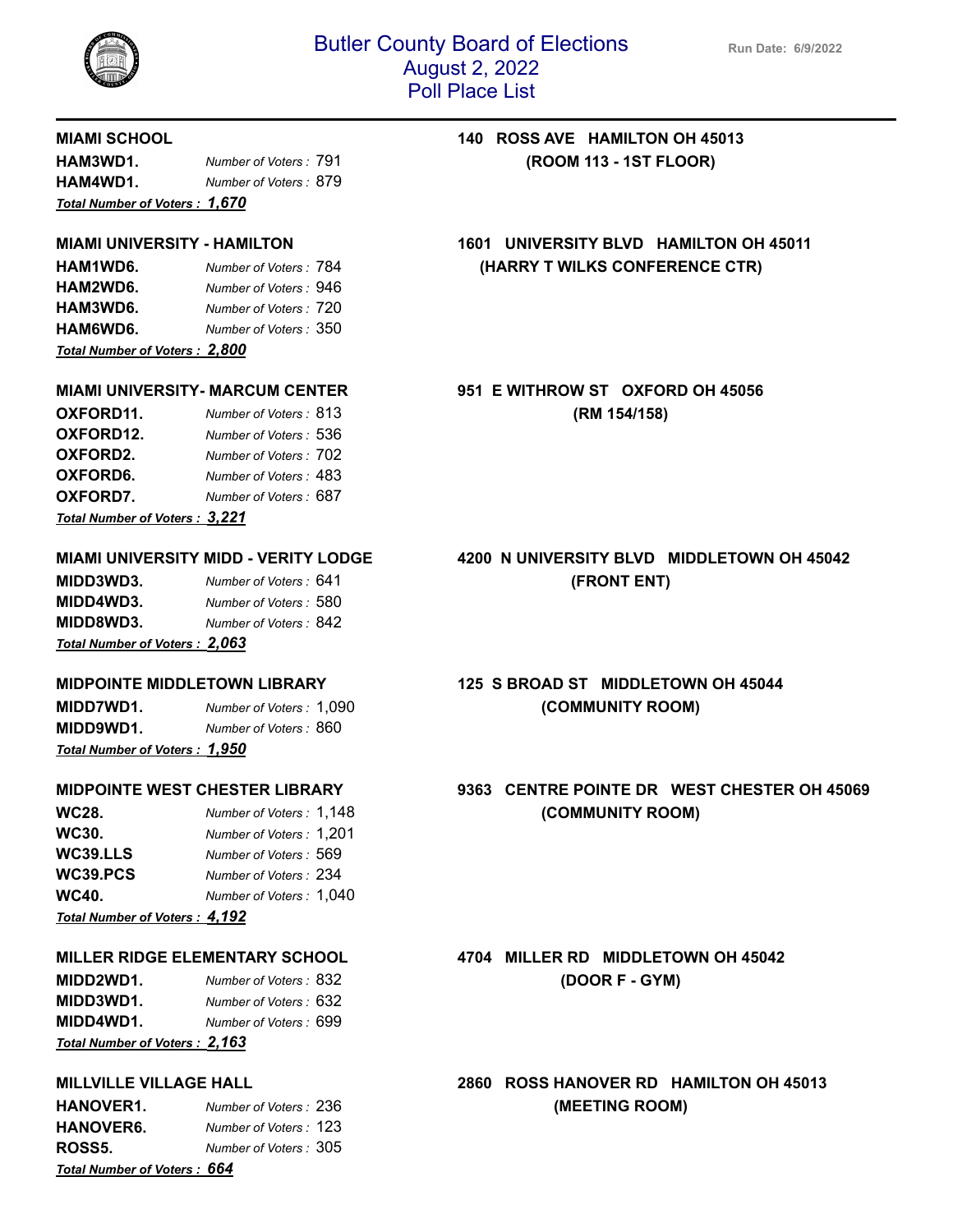

## **MONROE LIBRARY COMMUNITY CENTER 6 EAST AVE MONROE OH 45050**

**MONROE2.** *Number of Voters :* 1,408 **(COMM RM) MONROE9.** *Number of Voters :* 836 *Total Number of Voters : 2,244*

**MONROE3.** *Number of Voters :* 956 **MONROE7.** *Number of Voters :* 1,122 **MONROE8.** *Number of Voters :* 977 *Total Number of Voters : 4,284*

**MORGAN2.** *Number of Voters :* 721 **(MEETING RM A) MORGAN3.** *Number of Voters :* 1,037 *Total Number of Voters : 1,758*

| Total Number of Voters: 2,273 |                       |  |
|-------------------------------|-----------------------|--|
| <b>MORGAN5.</b>               | Number of Voters: 802 |  |
| MORGAN4.                      | Number of Voters: 918 |  |
| MORGAN1.                      | Number of Voters: 553 |  |

| <b>STCLAIR2.7MI</b>                    | Number of Voters: 151   |
|----------------------------------------|-------------------------|
| <b>STCLAIR2.TWP</b>                    | Number of Voters: 201   |
| <b>STCLAIR3.</b>                       | Number of Voters: 1.043 |
| <b>STCLAIR4.</b>                       | Number of Voters: 1.252 |
| $Total$ Number of Votoro $\cdot$ 2.647 |                         |

*Total Number of Voters : 2,647*

| FAIR1WD1.                     | Number of Voters: 453 | (GYM) |
|-------------------------------|-----------------------|-------|
| FFTWP3.                       | Number of Voters: 726 |       |
| FFTWP5.                       | Number of Voters: 653 |       |
| FFTWP8.                       | Number of Voters: 792 |       |
| Total Number of Voters: 2,624 |                       |       |

| <b>FAIR1WD2.</b>               | Number of Voters: 791 |
|--------------------------------|-----------------------|
| <b>FAIR2WD2.</b>               | Number of Voters: 708 |
| <b>FAIR3WD2.</b>               | Number of Voters: 821 |
| <b>FAIR5WD2.</b>               | Number of Voters: 715 |
| Total Number of Voters : 3,035 |                       |

| <b>MADISON1.</b>              | Number of Voters: 1,332 |
|-------------------------------|-------------------------|
| <b>MADISON2.</b>              | Number of Voters: 1,213 |
| <b>MADISON6.</b>              | Number of Voters: 347   |
| Total Number of Voters: 2,892 |                         |

**MONROE LOCAL SCHOOLS 230 YANKEE RD MONROE OH 45050 MONROE1.** *Number of Voters :* 1,229 **(SOUTH END ENT DOOR 2D- AUX GYM)**

**MORGAN TOWNSHIP ADMINISTRATION 3141 CHAPEL RD OKEANA OH 45053**

## **MORGAN TWP COMMUNITY CTR 6463 OKEANA DREWERSBURG RD OKEANA OH 45053 MORGAN1.** *Number of Voters :* 553 **(BACK MEETING ROOM)**

**NEW MIAMI LOCAL SCHOOL 600 SEVEN MILE AVE HAMILTON OH 45011 STCLAIR2.7MI** *Number of Voters :* 151 **(RT 127 -RIVERSIDE DR ENT)**

**NORTH FAIRFIELD BAPTIST CHURCH 6853 GILMORE RD HAMILTON OH 45011**

**OHIO MEANS JOBS BUTLER COUNTY 4631 DIXIE HWY FAIRFIELD OH 45014 FAIR1WD2.** *Number of Voters :* 791 **(CONFERENCE ROOM)**

**POASTTOWN FIRST CHURCH OF GOD 6376 GERMANTOWN RD MIDDLETOWN OH 45042 MADISON1.** *Number of Voters :* 1,332 **(REAR BLDG - GYM)**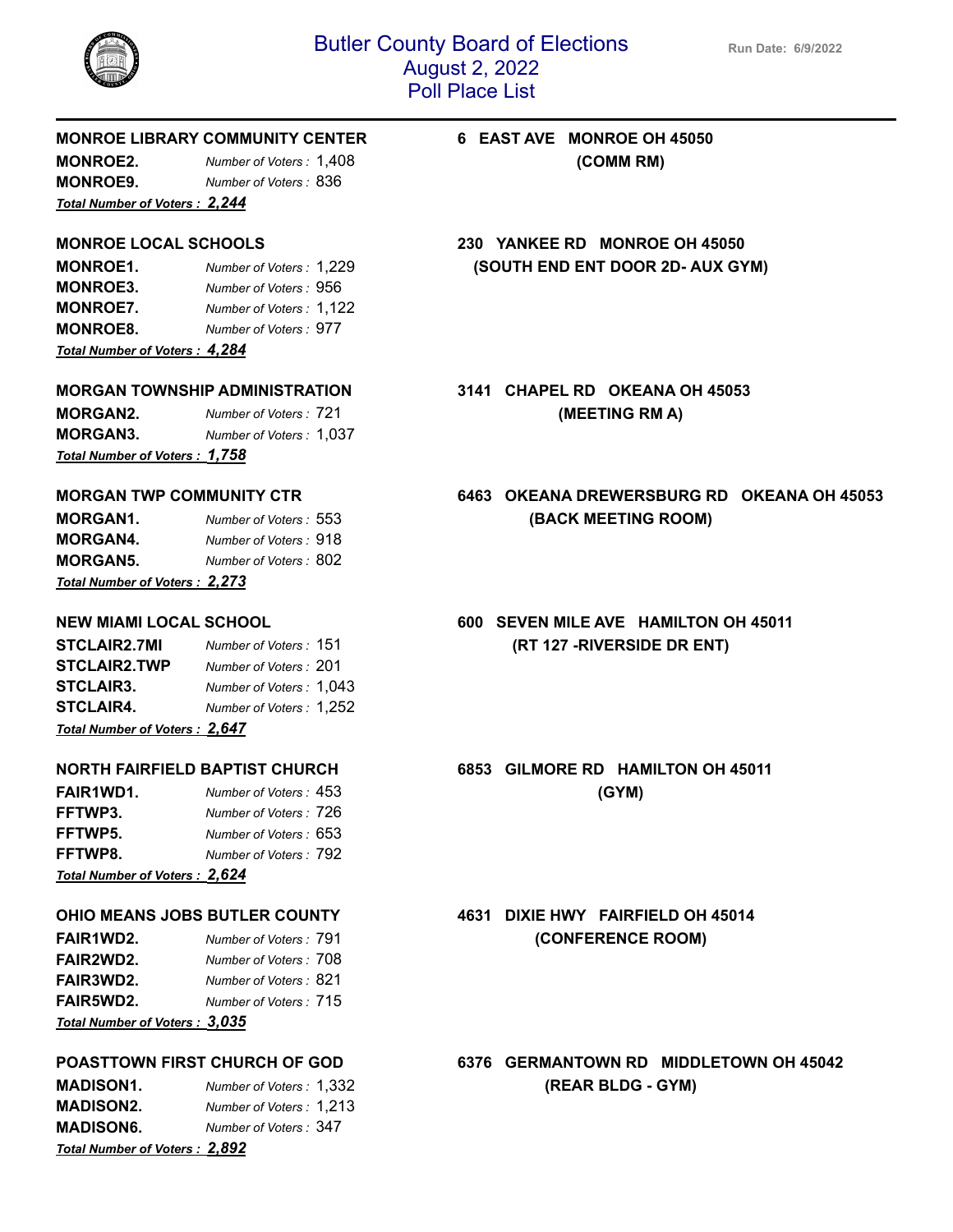

| Total Number of Voters: 2,049 |                         |  |
|-------------------------------|-------------------------|--|
| REILY2.                       | Number of Voters: 1,174 |  |
| REILY1.                       | Number of Voters: 875   |  |

**HAM14WD1.** *Number of Voters :* 581 **(GYM) HAM15WD1.** *Number of Voters :* 1,033 **HAM22WD1.HCS** *Number of Voters :* 879 **HAM22WD1.RLS** *Number of Voters :* 31 **HAM24WD1.** *Number of Voters :* 509 *Total Number of Voters : 3,033*

| HAM1WD2.                      | Number of Voters: 789   | (GYM) |
|-------------------------------|-------------------------|-------|
| HAM1WD5.                      | Number of Voters: 1,009 |       |
| HAM2WD2.                      | Number of Voters : 748  |       |
| Total Number of Voters: 2,546 |                         |       |

| <u> Total Number of Voters : </u> 1,170 |                       |  |
|-----------------------------------------|-----------------------|--|
| <b>MIDD7WD2.</b>                        | Number of Voters: 515 |  |
| <b>MIDD3WD2.</b>                        | Number of Voters: 655 |  |

| MIDD1WD2.                             | Number of Voters: 905  |  |
|---------------------------------------|------------------------|--|
| MIDD2WD2.                             | Number of Voters : 743 |  |
| <b>MIDD6WD2.</b>                      | Number of Voters: 785  |  |
| <b>Total Number of Voters : 2,433</b> |                        |  |

| <b>FFTWP14.FCS</b>                  | Number of Voters: 5     |
|-------------------------------------|-------------------------|
| FFTWP14.NWL                         | Number of Voters: 58    |
| <b>FFTWP14.RLS</b>                  | Number of Voters: 3     |
| ROSS1.                              | Number of Voters: 708   |
| ROSS3.                              | Number of Voters: 1,363 |
| <b>ROSS4.45</b>                     | Number of Voters: 1,022 |
| <b>ROSS4.47</b>                     | Number of Voters: 4     |
| ROSS6.                              | Number of Voters : 856  |
| $\cdots$ $\cdots$ $\cdots$ $\cdots$ |                         |

*Total Number of Voters : 4,019*

| <b>SHARON1.</b>               | Number of Voters: 781   | (GYM) |
|-------------------------------|-------------------------|-------|
| <b>SHARON2.</b>               | Number of Voters: 593   |       |
| WC37.                         | Number of Voters: 410   |       |
| WC44.                         | Number of Voters: 1.017 |       |
| Total Number of Voters: 2,801 |                         |       |

## **REILY COMMUNITY CENTER 6061 REILY MILLVILLE RD OXFORD OH 45056 (TRUSTEE MEETING ROOM)**

## **RIDGEWAY ELEMENTARY SCHOOL 267 WASSERMAN RD HAMILTON OH 45013**

# **RIVERVIEW ELEMENTARY SCHOOL 250 KNIGHTSBRIDGE DR HAMILTON OH 45011**

## **ROBERT "SONNY" HILL JR 800 LAFAYETTE AVE MIDDLETOWN OH 45044 MIDD3WD2.** *Number of Voters :* 655 **(COMMUNITY CENTER)**

## **ROSA PARKS ELEMENTARY SCHOOL 1210 S VERITY PKWY MIDDLETOWN OH 45044 MIDD1WD2.** *Number of Voters :* 905 **(MINNESOTA ST ENTRANCE- GYM)**

## **ROSS MIDDLE SCHOOL 3425 HAMILTON CLEVES RD HAMILTON OH 45013 (FRONT ENTRANCE - GYM)**

**SHAWNEE EARLY CHILDHOOD SCHOOL 9394 STERLING DR CINCINNATI OH 45241**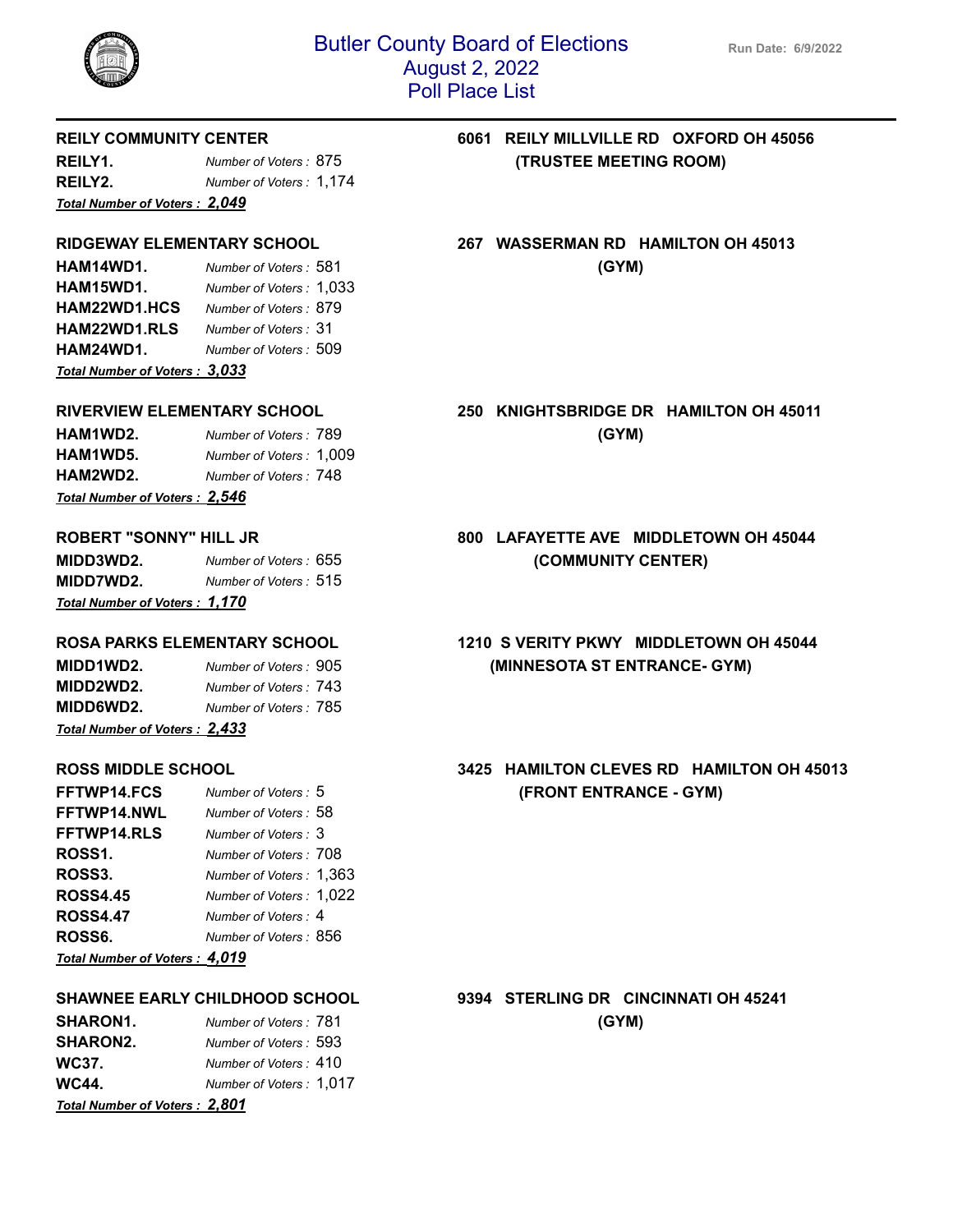

**HANOVER10.** *Number of Voters :* 482 **(MEETING RM) HANOVER3.** *Number of Voters :* 573 **HANOVER5.** *Number of Voters :* 1,033 *Total Number of Voters : 2,088*

**STCLAIR1.** *Number of Voters :* 1,084 **(COMMUNITY ROOM)** *Total Number of Voters : 1,084*

| OXFORD13.                     | Number of Voters: 792  | (GYM) |
|-------------------------------|------------------------|-------|
| OXFORD4.                      | Number of Voters : 963 |       |
| OXFORD8.                      | Number of Voters: 894  |       |
| Total Number of Voters: 2,649 |                        |       |

| Total Number of Voters: 3,300 |                       |  |
|-------------------------------|-----------------------|--|
| OXTWP1.                       | Number of Voters: 830 |  |
| OXFORD5.                      | Number of Voters: 595 |  |
| OXFORD3.                      | Number of Voters: 974 |  |
| OXFORD1.                      | Number of Voters: 901 |  |

| <b>WC5.</b>                            | Number of Voters: 829   | (GYM) |
|----------------------------------------|-------------------------|-------|
| <b>WC6.</b>                            | Number of Voters: 815   |       |
| <b>WC7.</b>                            | Number of Voters: 1,004 |       |
| <b>WC8.</b>                            | Number of Voters: 805   |       |
| <u> Total Number of Voters : 3,453</u> |                         |       |

| LIBERTY12.                     | Number of Voters: 861   |  |
|--------------------------------|-------------------------|--|
| LIBERTY13.                     | Number of Voters: 1,031 |  |
| LIBERTY19.                     | Number of Voters: 1,208 |  |
| LIBERTY28.                     | Number of Voters: 1,041 |  |
| Total Number of Voters : 4,141 |                         |  |

| Total Number of Voters : 4,046 |                         |  |
|--------------------------------|-------------------------|--|
| <b>WC9.</b>                    | Number of Voters : 712  |  |
| WC <sub>16</sub> .             | Number of Voters: 944   |  |
| WC11.                          | Number of Voters: 1,398 |  |
| <b>WC10.</b>                   | Number of Voters: 992   |  |

| <b>WAYNE2.JAC</b>                  | Number of Voters : 40 |
|------------------------------------|-----------------------|
| <b>WAYNE2.TWP</b>                  | Number of Voters: 799 |
| <b>Total Number of Voters: 839</b> |                       |

## **SOUTHWEST REGIONAL WATER DIST 3640 OLD OXFORD RD HAMILTON OH 45013**

## **ST CLAIR TWP COMMUNITY CENTER 2488 SUMMIT ST OVERPECK OH 45055**

**TALAWANDA HIGH SCHOOL 5301 UNIVERSITY PARK BLVD OXFORD OH 45056**

**TALAWANDA MIDDLE SCHOOL 4030 OXFORD REILY RD OXFORD OH 45056 OXFORD1.** *Number of Voters :* 901 **(DOOR 15- GYM)**

## **UNION ELEMENTARY SCHOOL 7672 LESOURDSVILLE W CHESTER RD WEST CHESTER OH 45069**

## **VANGORDEN ELEM SCHOOL 6475 LESOURDSVILLE W CHESTER RD HAMILTON OH 45011**

**LIBERTY12.** *Number of Voters :* 861 **(MAIN ENT-GYM)**

## **VOICE OF AMERICA - METRO PARKS 7850 VOA PARK DR WEST CHESTER OH 45069 WC10.** *Number of Voters :* 992 **(RONALD REAGAN LODGE)**

**WAYNE TOWNSHIP HALL 5967 JACKSONBURG RD TRENTON OH 45067 WAYNE2.JAC** *Number of Voters :* 40 **(MEETING ROOM)**